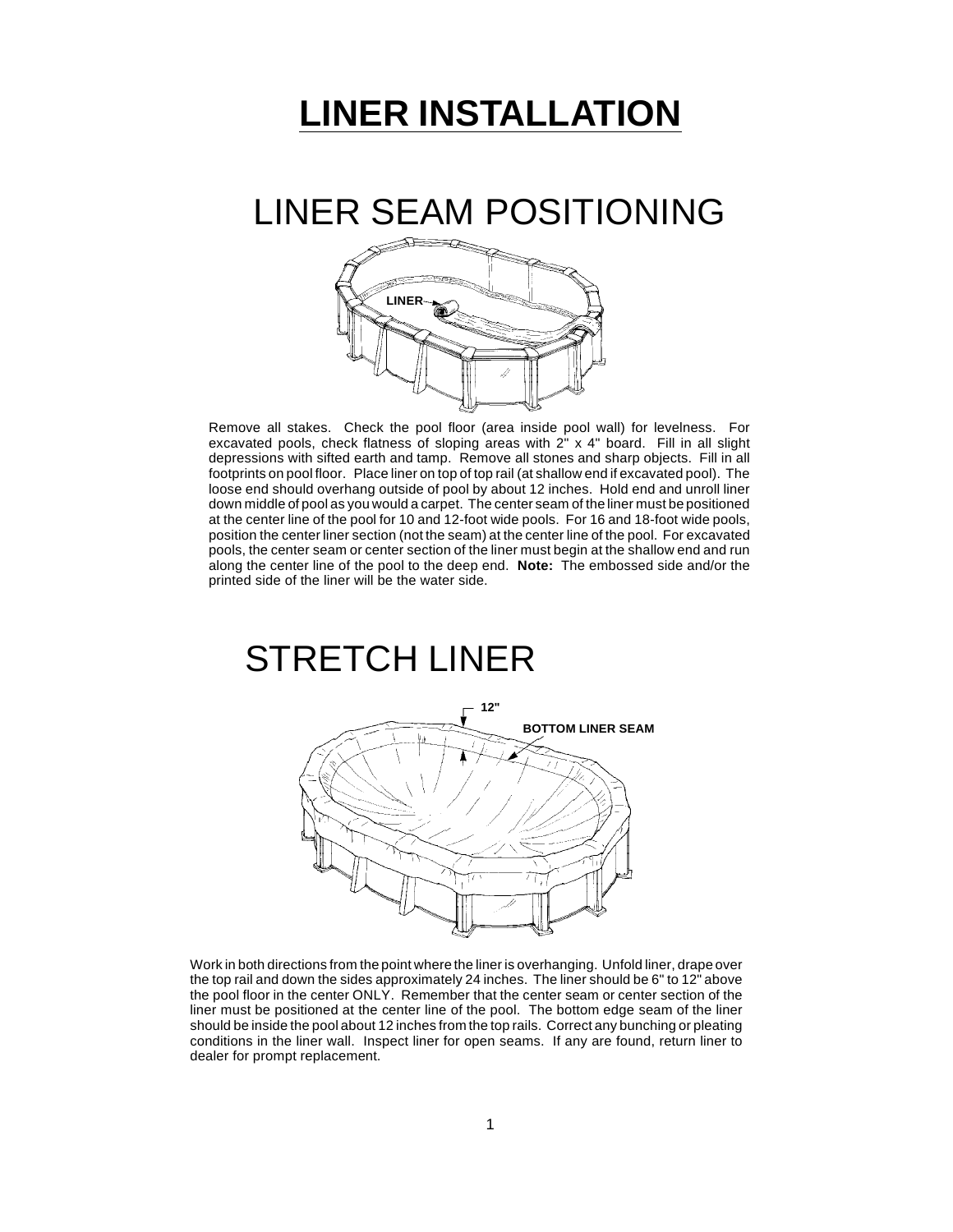

With the liner in position, hold in place by attaching two binder clips over folded cardboard on the underside of each top rail. Carefully cover the end of a garden hose with a sock and tape securely as shown, place it in the pool and begin to fill. As pool fills, the liner will stretch as the water begins to cover the bottom. At this time, check the sidewall for extreme tautness. **Binder clips do not self-release.** Any area that feels too tight should be relieved by releasing the binder clips and allowing the liner to feed back into the pool until the desired tautness is achieved. Re-clamp binder clips before you proceed around the pool checking and re-clamping. Remember that you are monitoring a minimum tightness of liner over rail that will control the liner seating itself against the pool floor and up the side with no wrinkles. Continue monitoring the liner tension as the water is approaching and covering the cove area of the pool.

### FILL POOL

Be sure the liner is evenly distributed over the rail without any bunching or pleating. If this occurs, correct as you are adjusting the liner tension. To correct, grasp the liner wall nearest the wrinkled area. Pull and lift the liner wall just enough to stretch out wrinkles or pleats. It is easier if you wait until there is 1 to 2 inches of water over the wrinkled area before you try to remove it. This allows the weight of the water to hold liner flat on the ground, keeping out wrinkles after you remove them. Pull any excess liner over the rail and reclamp in position so that a minimum tautness prevents further wrinkling. Double check around the pool so that you have an even tension on the liner wall down to the liner floor. Do not attempt to lift and pull the liner with more than 4 inches of water in the wrinkled area. Damage to the liner may occur.

When the water is approximately 6 inches up the metal wall and covering the cove, there should be just barely enough tension on the liner to control a wrinkle-free installation.

#### **Filling Deep Excavated Pools (stretch-in liners only):**

It is important to remember that the floor of the liner (not the liner wall) must stretch into the excavated area. The bottom edge seam should be located in the cove area all the way around the pool when the pool is full of water. Stretch the liner properly or you will end up with the bottom edge seam somewhere on the bottom of the pool or not enough liner wall to go over the steel wall to complete the installation. When this happens, you may think you've received the wrong liner, when in fact the liner was improperly stretched into place.

**Cleaning Liner:** If you decide to drain the pool to clean the liner, or for any other reason, you must leave at least 1 foot (12 inches) of water, measured from ground level up the metal sidewall, in the pool. Failure to comply with this warning may void the warranty.

**Liner Replacement:** If you decide to replace the liner, you must have the replacement liner at the pool site and ready for immediate installation. DO NOT leave the pool standing without a liner. Do not attempt to install the replacement liner on a windy day. Severe wind damage to your pool may result.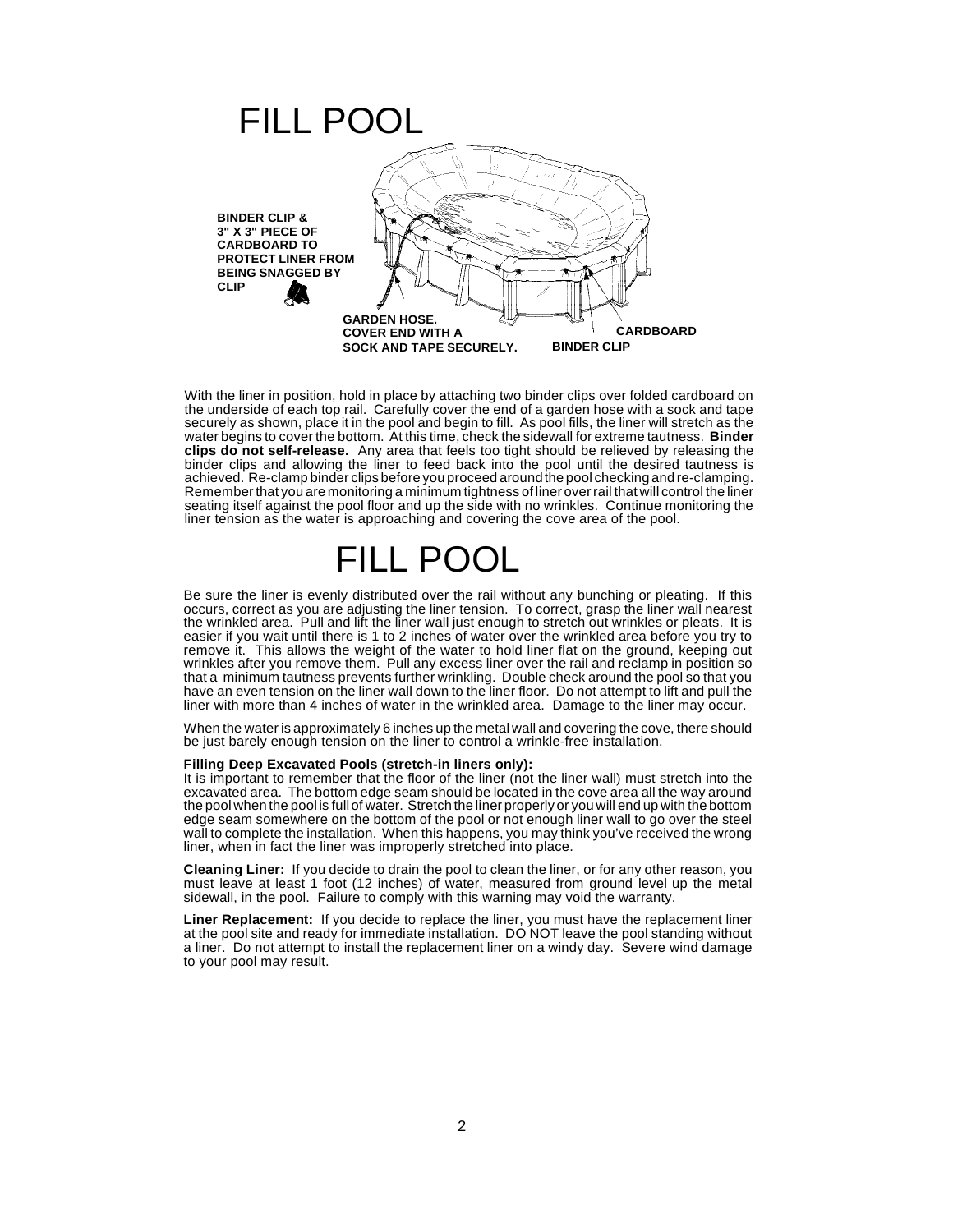## CONTINUE FILLING POOL



Continue filling pool. **Never allow liner to fall back into pool.** Water between the liner and wall can cause pool failure. When pool has approximately 24 inches of water, stop filling. Do not resume until Steps 24, 25 and 26 are completed. **CAUTION:** Do not cut any openings into liner at this time.

## PROCEDURE TO ATTACH LINER



With the help of two or three people, raise and hold the liner up from any three top rail sections. Remove four top caps, three top rails, two vertical end caps and stabilizer rails. REMEMBER, NEVER ALLOW LINER TO FALL BACK INTO POOL.